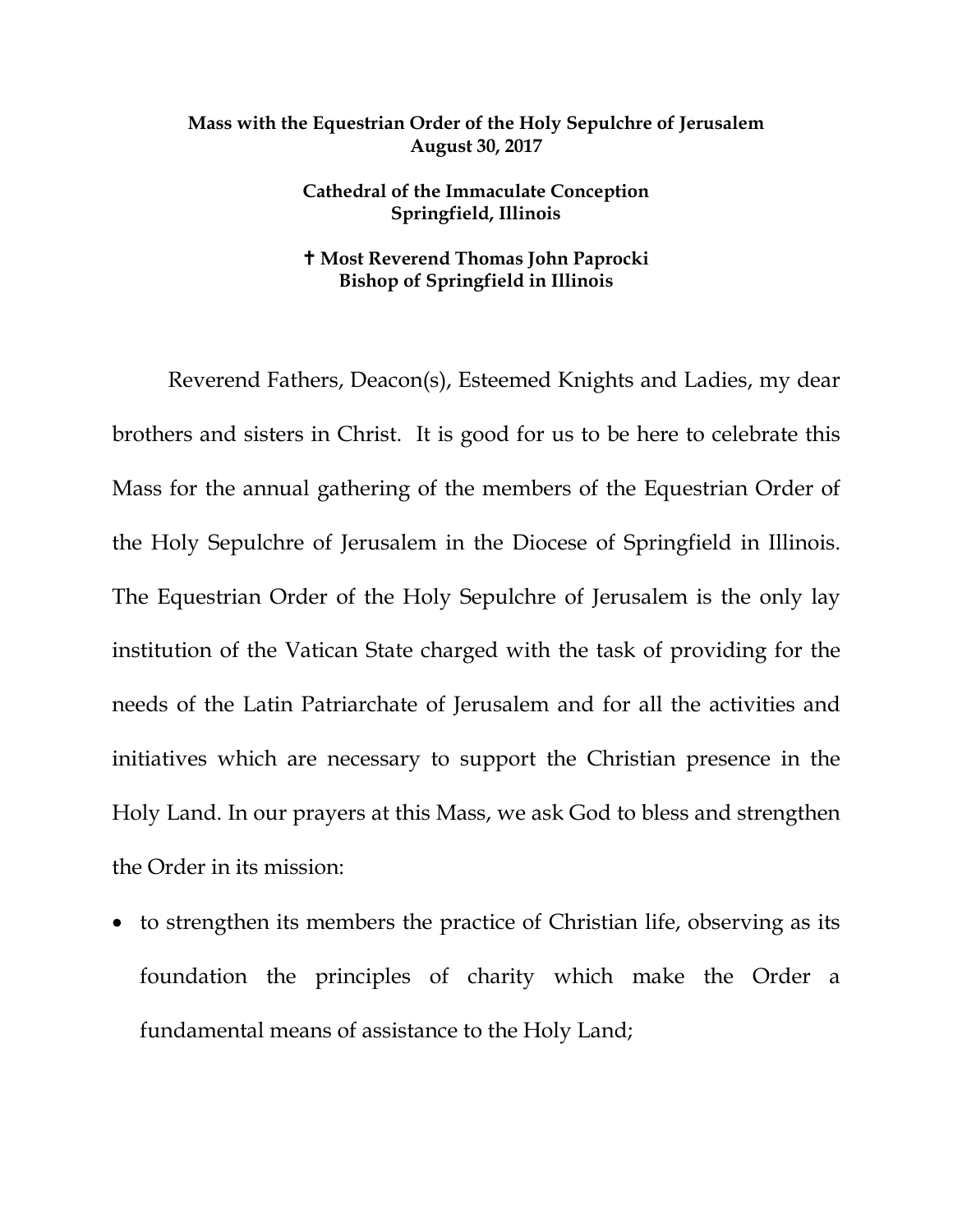- to sustain and aid the charitable, cultural and social works and institutions of the Catholic Church in the Holy Land;
- to support the preservation and spread of the Faith in those lands; and
- to uphold the rights of the Catholic Church in the Holy Land.

In our first reading today, we hear Saint Paul reminding the Christians of Thessalonica how he acted when he was working and preaching among them. Taken on its own, this passage from scripture may to be prideful boasting on Saint Paul's part. However, within the context of the letter, we see later that Saint Paul goes on to exhort his readers that they too ought to imitate his example with regard to work and so live more perfect lives of discipleship through working to build up the Christian community in Thessalonica.

For us here today, this message is very timely and important for us to hear, for all of us are called to work for the spreading of the Gospel in the ordinary circumstances of our daily lives, and so contribute to the building up of the Church on in our local communities and throughout the world. The late great Pope Saint John Paul II addressed this in his Encyclical *Laborem Exercens*, when he stated: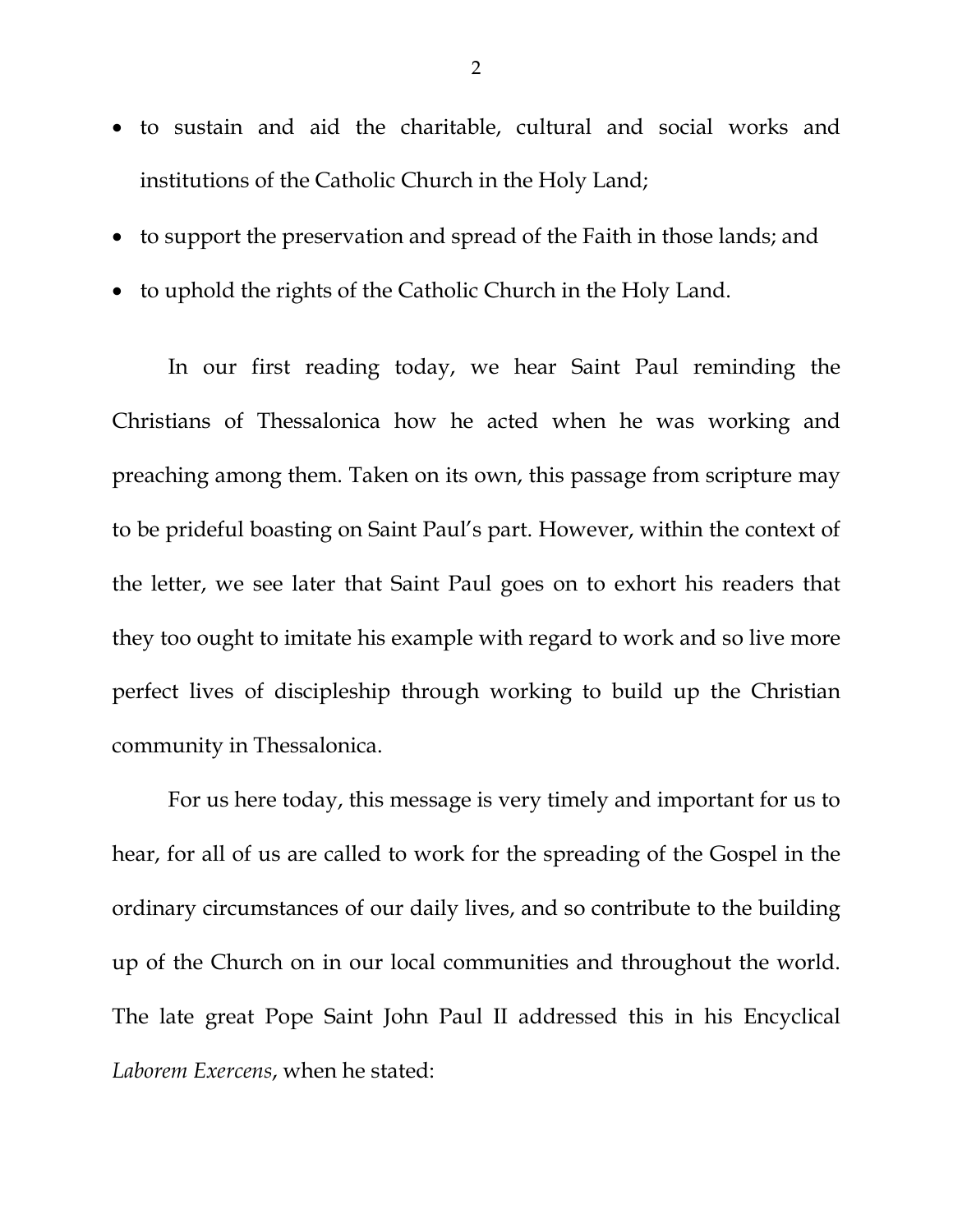Let the Christian who listens to the word of the living God, uniting work with prayer, know the place that his work has, not only in earthly progress, but also in the development of the Kingdom of God, to which we are all called through the power of the Holy Spirit and through the word of the Gospel.[1](#page-3-0)

My dear brothers and sisters in Christ, let us take to heart these words from our late Holy Father, and commit ourselves to uniting our daily work and our Catholic identity into one, so that we might not only contribute to the secular advancement of society, but also so that we might contribute to the spiritual growth of those around us.

To you, my dear Knights and Ladies, it is my hope that each of you devote yourselves ever more intently to your work of assisting the dwindling number of Christians who live and work in the Holy Land and so ensure that the Christian faith does not become a distant memory of years gone by. Rather, through this work as well as your efforts to ensure the protection of the holy sites of pilgrimage so that Christians throughout the world may continue to have the opportunity to experience these places which serve to deepen their faith, you are making a very real and positive